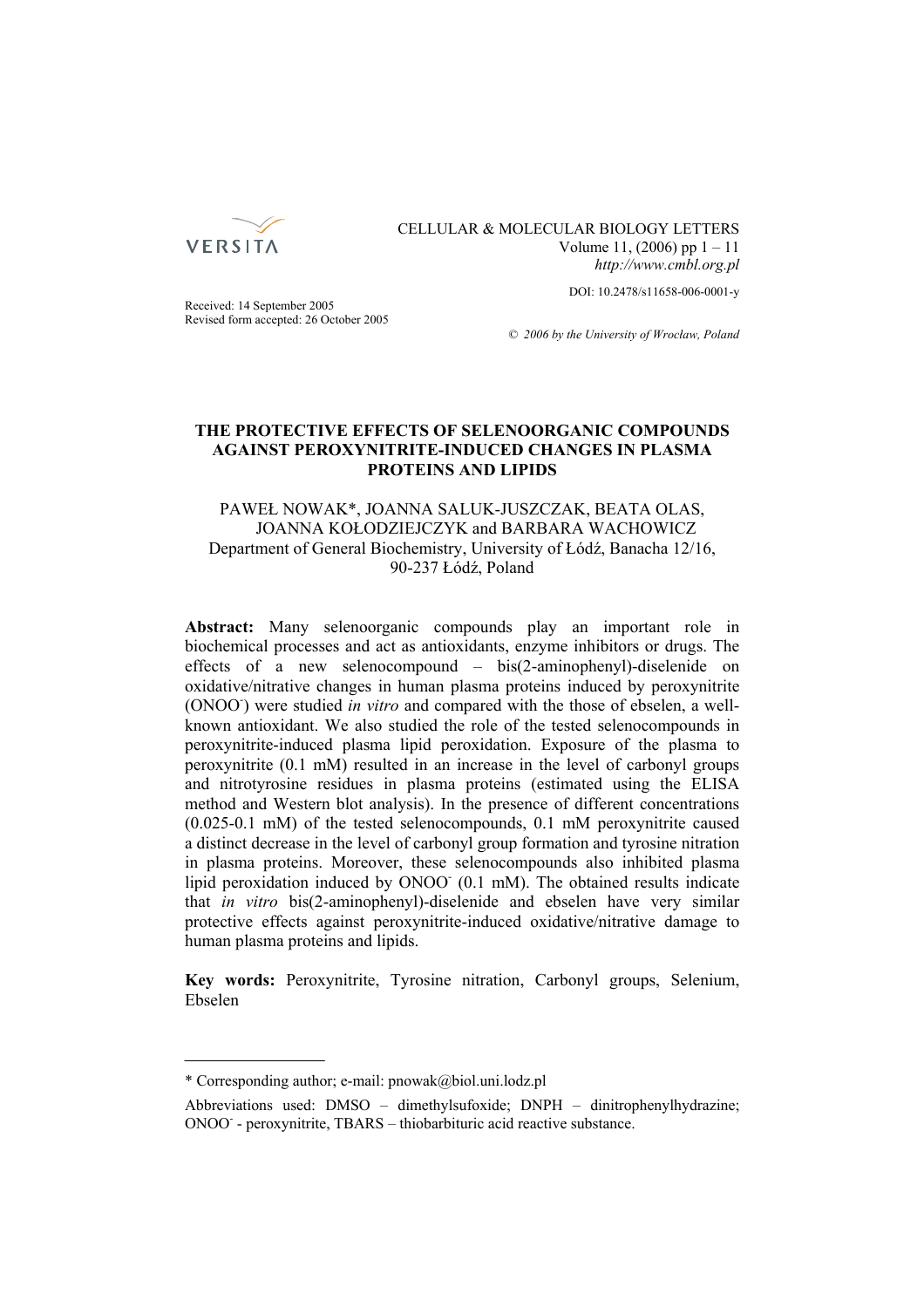### **INTRODUCTION**

Selenium (Se), an essential trace element, is available in organic and inorganic (selenite, selenate) forms [1]*.* The selenoorganic compound selenocysteine is an integral component of several enzymes: glutathione peroxidases (GSH-Px), iodothyronine deiodinases (ID) and thioredoxin reductase (TrxR) [2-4]. Selenoorganic compounds are much less toxic than inorganic selenium compounds. The synthetic selenoorganic compounds are potential therapeutic and chemopreventive agents and may display a protective action against a broad spectrum of toxic substances, including different oxidants [5]*.* Selenocompounds, particularly in organic form, modulate platelet function and metabolism [6]*.* They may act as antiplatelet agents and play an important role in reducing the risk of many vascular diseases associated with blood platelet activation [7]. Among the selenoorganic compounds with anti-inflammatory properties, a well-known antioxidative agent called ebselen (2-phenyl-1,2 benzoisoselenazol-3(2H)-one) has been intensively studied over the last decade [5]. Ebselen is non-toxic organoselenium compound possessing therapeutic properties: it can be used effectively in the treatment of several diseases [5, 6]. Ebselen exerts an antiplatelet effect mainly due to its inhibition of platelet aggregation and the expression of P-selectin on platelet surface [7]. The pharmacological action of ebselen appears to be due to its unique antioxidative properties of scavenging organic hydroperoxides and peroxynitrite and mimicking the activities of glutathione peroxidase (an enzyme with selenium in form of selenocysteine as an integral component) [8]. Ebselen, like selenomethionine, is effective at protecting several model compounds against peroxynitrite-induced oxidation or nitration [9].

Peroxynitrite (ONOO<sup>-</sup>) is a highly reactive species, but not a radical, produced *in vivo* by the reaction between the superoxide anion  $(O_2^{\bullet})$  and nitric oxide ( $^{\bullet}$ NO) [10, 11]. It is a physiologically relevant oxidant involved in the pathophysiology of various diseases. A variety of cells, including endothelial cells, neutrophils and activated macrophages, are the major sources of peroxynitrite. Several authors reported that ONOO- is capable of oxidizing a wide variety of biomolecules, including proteins, lipids and DNA [12, 13], and it has been implicated in several inflammatory disorders and atherosclerosis [14]. The exposure of proteins to ONOO results in the oxidation of cysteine, methionine and tryptophane, the nitration of tyrosine, the formation of dityrosine, the fragmentation of molecules, and the formation of carbonyl groups [11, 15, 16]. Our earlier results showed that exposure of human plasma or blood platelets to peroxynitrite causes the oxidation and nitration of various proteins and the oxidation of lipids [15, 16], and that the resveratrol present in dietary sources and supplemented in the human diet, like other antioxidants (uric acid and deferoxamine), may suppress the toxic action of ONOO on human plasma [16] or blood platelets [15].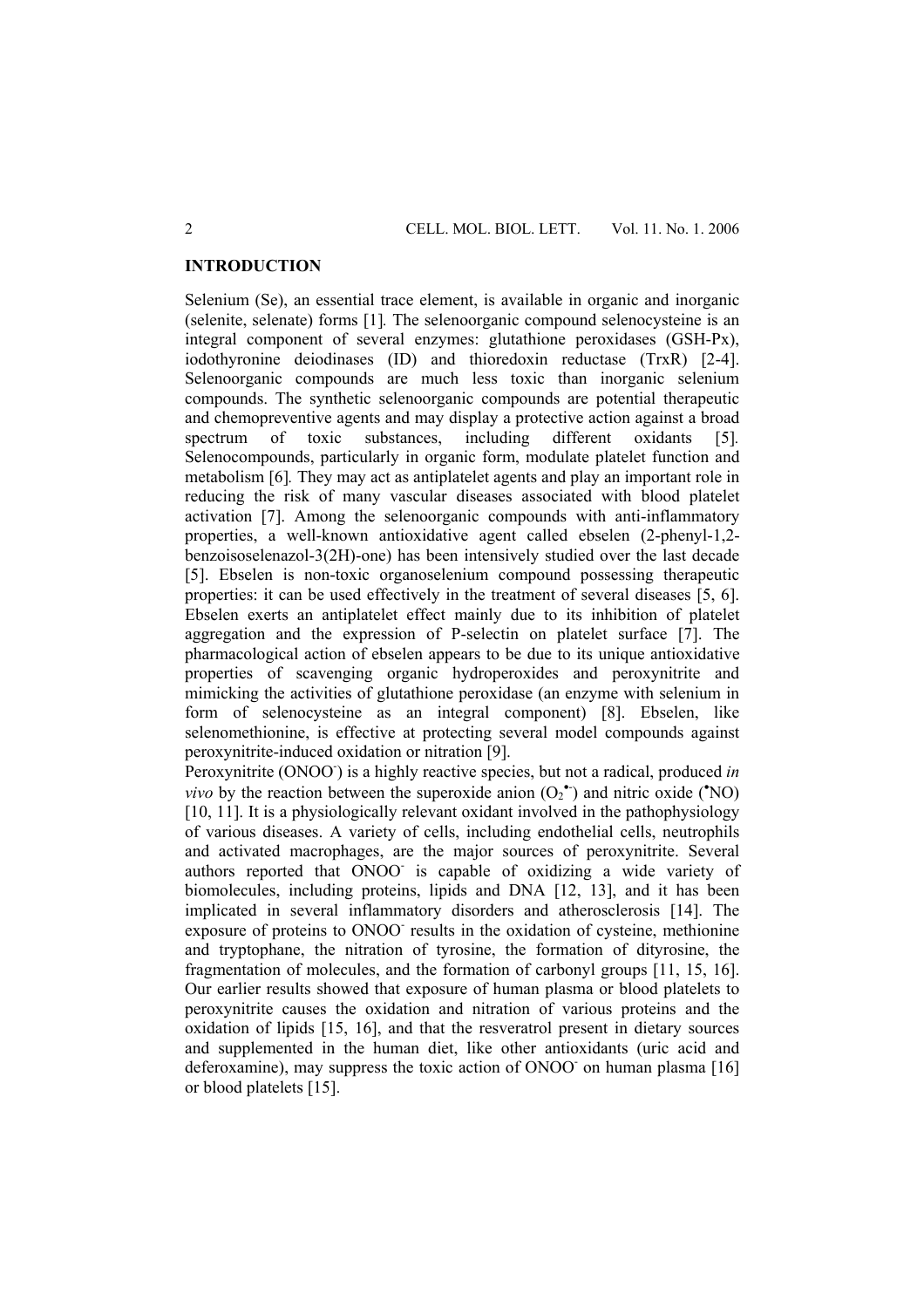#### CELLULAR & MOLECULAR BIOLOGY LETTERS 3

The aim of this study was to determine the antioxidant activity of ebselen *in vitro* in terms of its ability to protect plasma proteins against peroxynitritepromoted oxidation and nitration, and to compare this with the effects of bis(2 aminophenyl)-diselenide, a novel selenoorganic analogue of ebselen (Fig. 1). In our study, the formation of carbonyl groups was used as a marker of plasma protein oxidation. The nitration of plasma proteins induced by peroxynitrite was monitored via the measurment of the level of nitrotyrosine. The purpose of our study was also to assess the *in vitro* effects of selenocompounds on peroxynitrite-induced peroxidation of plasma lipids.



Fig. 1. The chemical structures of ebselen and bis(2-aminophenyl)-diselenide.

## **MATERIALS AND METHODS**

#### **Materials**

Peroxynitrite was synthesized according to the method of Pryor and Squadrito [11]*.* Freeze fractionation (-70ºC) of the peroxynitrite solution formed a yellow top layer, which was retained for further assessment. The top layer typically contained 80-100 mM peroxynitrite as determined spectrophotometrically at 302 nm in 0.1 M NaOH  $\left(\epsilon_{302nm} = 1679 \text{ M}^{-1} \text{ cm}^{-1}\right)$ . Some experiments were also performed with decomposed ONOO, which was prepared by allowing the  $\overline{ONOO}$  to decompose at neutral pH (7.4) in 100 mM potassium phosphate buffer (15 min, room temperature). Ebselen, rabbit anti-DNP antibodies, antirabbit antibodies and anti-goat/sheep antibodies coupled with peroxidase were purchased from Sigma (St Louis, MO). Sheep anti-nitrotyrosine polyclonal antibodies were from Oxis (Portland, USA). Biotynylated anti-goat/mouse/rabbit antibody and streptavidin-biotynylated horseradish peroxidase were from DAKO (Glostrup, Denmark). Bis(2-aminophenyl)-diselenide was synthesized in the Department of Organic Chemistry, Biochemistry and Biotechnology, Wroclaw University of Technology (Wroclaw, Poland) and was donated by Prof. J. Mlochowski. Stock solutions of ebselen and bis(2-aminophenyl)-diselenide were made in 50% dimethylosuloxide (DMSO) at a concentration of 10 mM (the final concentration of DMSO in the samples was less than 0.5%) and kept frozen. All the other reagents were of analytical grade and were provided by commercial suppliers.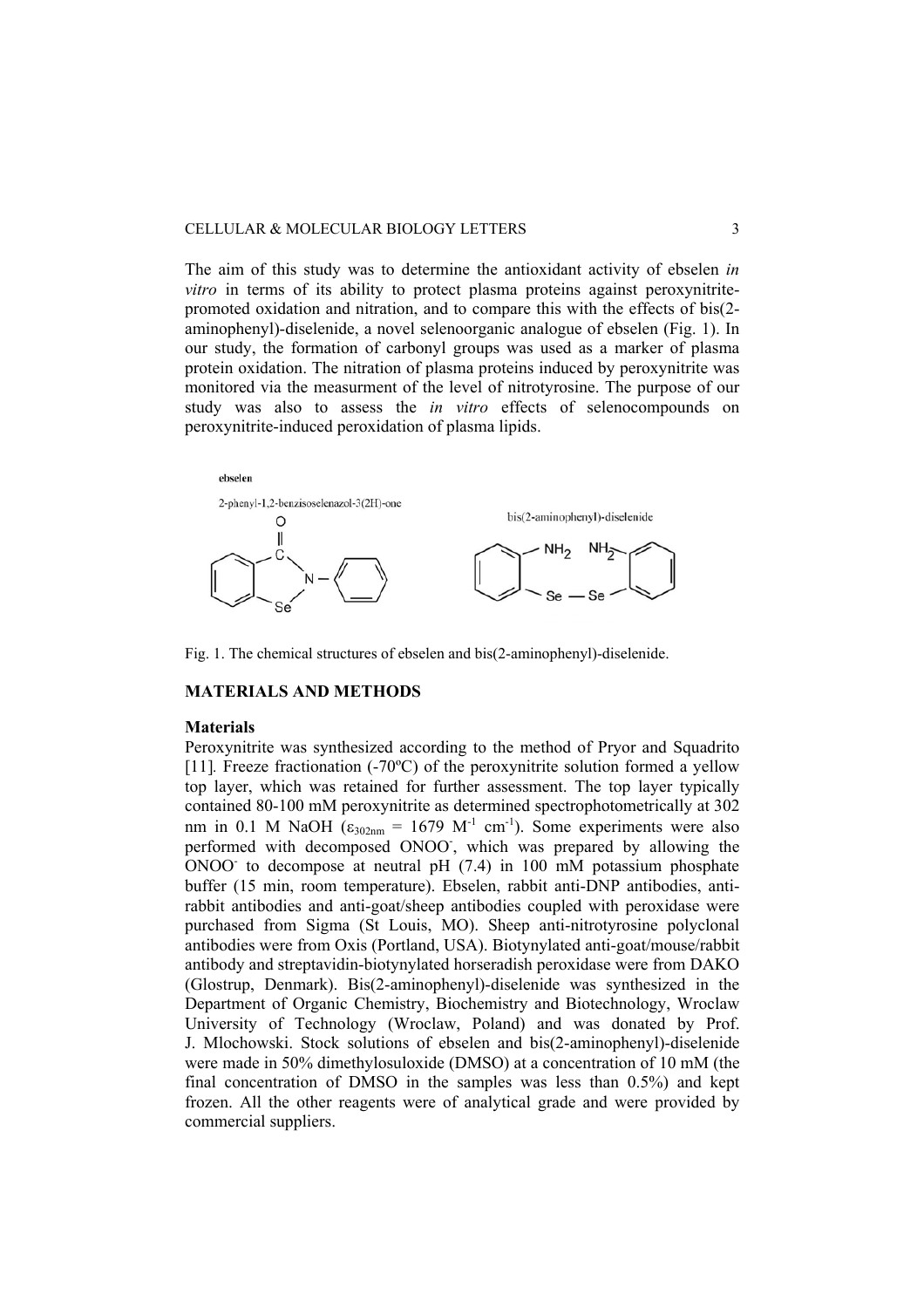## **Incubation of plasma with peroxynitrite and antioxidants**

Human blood from healthy volunteers was collected into sodium citrate (5 mmol/l final concentration) and immediately centrifuged (3000  $\times$  g, 15 min) to obtain plasma. Samples of human plasma were pre-incubated (2 min at room temperature) with ebselen or bis(2-aminophenyl)-diselenide at final concentrations of 0.025-0.1 mM and were then treated with ONOO (at a final concentration of 0.1 mM). The reaction was performed by placing a small aliquot of peroxynitrite (5-6 μl) in the side of a tube containing the human plasma, immediately followed by vigorous vortexing. As DMSO has some antioxidant properties, the effect of the vehicle (solvent of the drug) was also assessed.

## **Determination of nitrotyrosine content in the human plasma proteins via the C-ELISA method**

Detection of nitrotyrosine-containing proteins via a competition ELISA (C-ELISA) method in samples of plasma (treated with ONOO- alone or with selenium compounds and ONOO ) was performed according to the procedure of Khan *et al.* [17] as described previously [15]*.* The nitro-fibrinogen (at a concentration of  $0.5 \mu g/ml$  and  $3-6 \mu ml$  nitrotyrosine/mol protein) was prepared for use in the standard curve. The linearity of the C-ELISA method was confirmed by the construction of a standard curve ranging form 10 to 500 nM nitrotyrosine-fibrinogen equivalent. The concentrations of nitrated proteins that inhibit anti-nitrotyrosine antibody binding were estimated from the standard curve and are expressed as nitro-Fg equivalents. The amount of nitrotyrosine present in fibrinogen after treatment with peroxynitrite (at a final concentration of 1 mM) was determined spectrophotometrically (at pH 11.5,  $\varepsilon_{430nm} = 4400$  $M^{-1}$  cm<sup>-1</sup>) [17].

## **Carbonyl group detection in human plasma proteins by the ELISA method**

Detection of carbonyl groups via the ELISA method (using anti-DNP antiobodies) in plasma (treated with ONOO- alone or with selenium compounds and ONOO<sup>-</sup>) was carried out according to a method described by Buss *et al.* [18]. Human plasma proteins reacted with dinitrotrophenylhydrazine (DNPH), and then proteins were non-specifically adsorbed onto an ELISA plate. The peroxynitrite treated-fibrinogen (10 nmol of carbonyl groups/mg of fibrinogen) was prepared for use in the standard curve. The linearity of the ELISA method was confirmed by the construction of a standard curve ranging from 0.1 to 10 nmol carbonyl groups/mg of fibrinogen. The amount of carbonyl groups present in fibrinogen after treatment with peroxynitrite (at a final concentration of 1 mM) was determined spectrophotometrically as described by Levine [19].

# **Production of thiobarbituric acid reactive substances (TBARS) in human plasma**

Incubation of plasma samples (treated with ONOO- alone or with selenium compounds and ONOO) was stopped by cooling the samples in an ice-bath.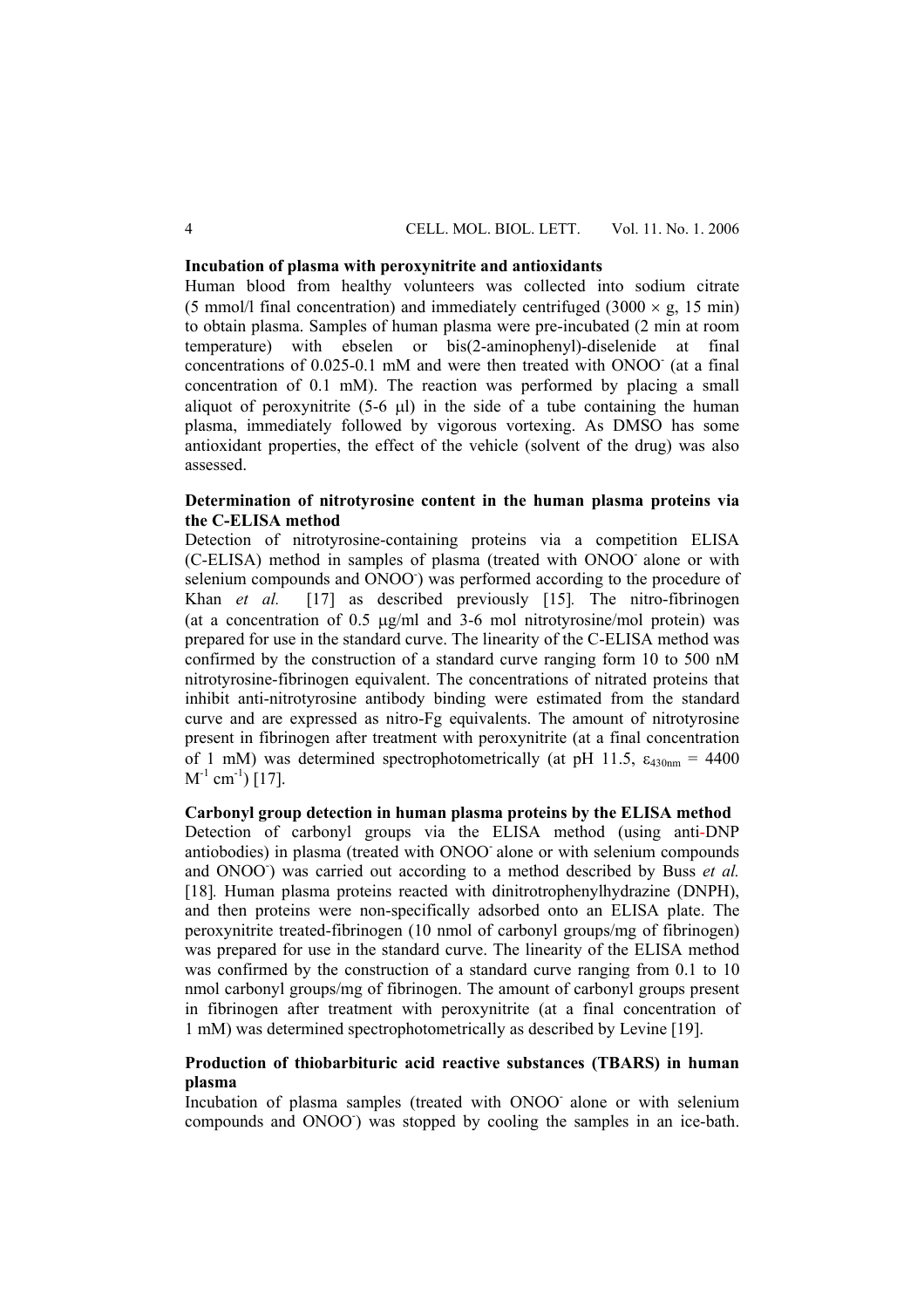Samples of plasma were transferred to an equal volume of  $20\%$  (v/v) cold trichloroacetic acid in 0.6 M HCl and centrifuged at  $1200 \times g$  for 15 min. One volume of clear supernatant was mixed with a 0.2 volume of 0.12 M thiobarbituric acid in 0.26 M Tris at pH 7.0 and immersed in a boiling water bath for 15 min. Absorbance at 532 nm was measured, and the results were expressed as nmoles of TBARS [20].

#### **Data analysis**

In order to eliminate uncertain data, the Q-Dixon test was performed. All the values in this study were expressed as means  $\pm$  SD. The statistically significant differences were assessed by applying the paired Student's t-test.

### **RESULTS AND DISCUSSION**

Peroxynitrite may evoke oxidative/nitrative stress in various cells or tissues. It can induce undesirable effects in biological systems and cause damage to different molecules, including lipids and proteins. Human plasma is rich in proteins and lipids and also contains potential sites for radical formation and destruction. Oxidative damage to plasma proteins mediated by peroxynitrite causes alterations in plasma protein functions. The oxidation of fibrinogen induced by ONOO- causes changes in its clotting activity [21]*.* Fibrinogen, ceruloplasmin, transferrin, and plasminogen were identified as nitrated proteins in human plasma from smokers and lung cancer patients [22]*.*



Fig. 2. The effect of peroxynitrite (0.1 mM) on the nitration and oxidation of human plasma proteins. Samples were subjected to SDS-PAGE (5-15%) in the presence of 2 mercaptoethanol and electroblotted to PVDF membranes. A - Whole plasma proteins stained by Amido Black, B - Western blot analysis with polyclonal antinitrotyrosine antibodies, C - Detection of carbonyl residues by Western blot analysis with anti-DNPH antibodies. The results are representative of three independent experiments.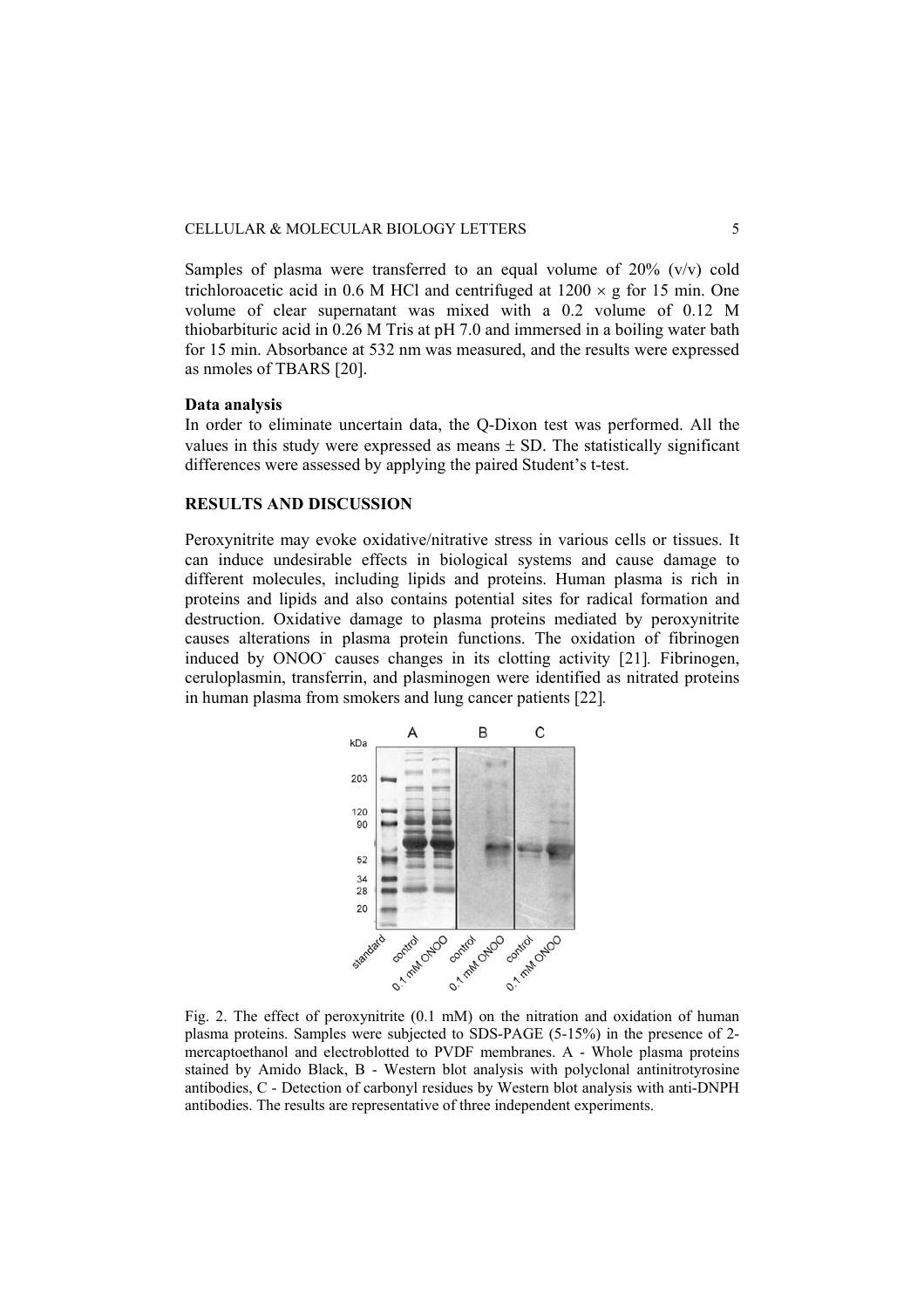

Fig. 3. The effects of ebselen and bis(2-aminophenyl)-diselenide (0.025-0.1 mM, 2 min, 37°C) on protein oxidation in plasma treated with ONOO (0.1 mM, 2 min, 37°C). The protein oxidation was measured immunologically using the ELISA method. The results are expressed as nmol carbonyl groups-Fg/mg of plasma proteins. The results are representative of six independent experiments, and are expressed as the means  $\pm$  SD. The effects were statistically significant (Student's t-test; selenium compounds + ONOO-  $(0.1 \text{ mM})$  treated plasma *versus* ONOO  $(0.1 \text{ mM})$  treated plasma,  $p < 0.05$ ).

Our studies showed that the incubation of plasma with peroxynitrite (0.1 mM) resulted in an increase in carbonyl groups in plasma proteins, as determined via Western blot analysis (Fig. 2) and the ELISA method (Fig. 3). Two tested selenium compounds diminished the level of protein oxidation induced by  $ONOO^{\dagger}$  (Fig. 3). In the presence of ebselen or bis(2-aminophenyl)-diselenide at a concentration of 0.1 mM, the inhibition of protein oxidation, determined as the level of carbonyl group formation, was about 40% (measured using the ELISA method) (Fig. 3). The effect of the vehicle (0.5% DMSO) under these conditions was negligible.

We demonstrated that the exposure of plasma to peroxynitrite (0.1 mM) resulted in an increase in the amount of nitrotyrosine in the plasma proteins, as determined by a competition C-ELISA method (Fig. 4) and Western blot analysis (Fig. 2). Selenium compounds distinctly diminished tyrosine nitration in plasma proteins (Fig. 4). The used concentration of DMSO (0.5%) had no effect on the level of nitrotyrosine.

The incubation of human plasma with peroxynitrite at a concentration of 0.1 mM resulted in a distinct increase in TBARS (Fig. 5). After 2 min incubation of plasma with ONOO (0.1 mM), the amount of TBARS increased to about 125% (Fig. 5). The presence of selenium compounds only slightly protected the plasma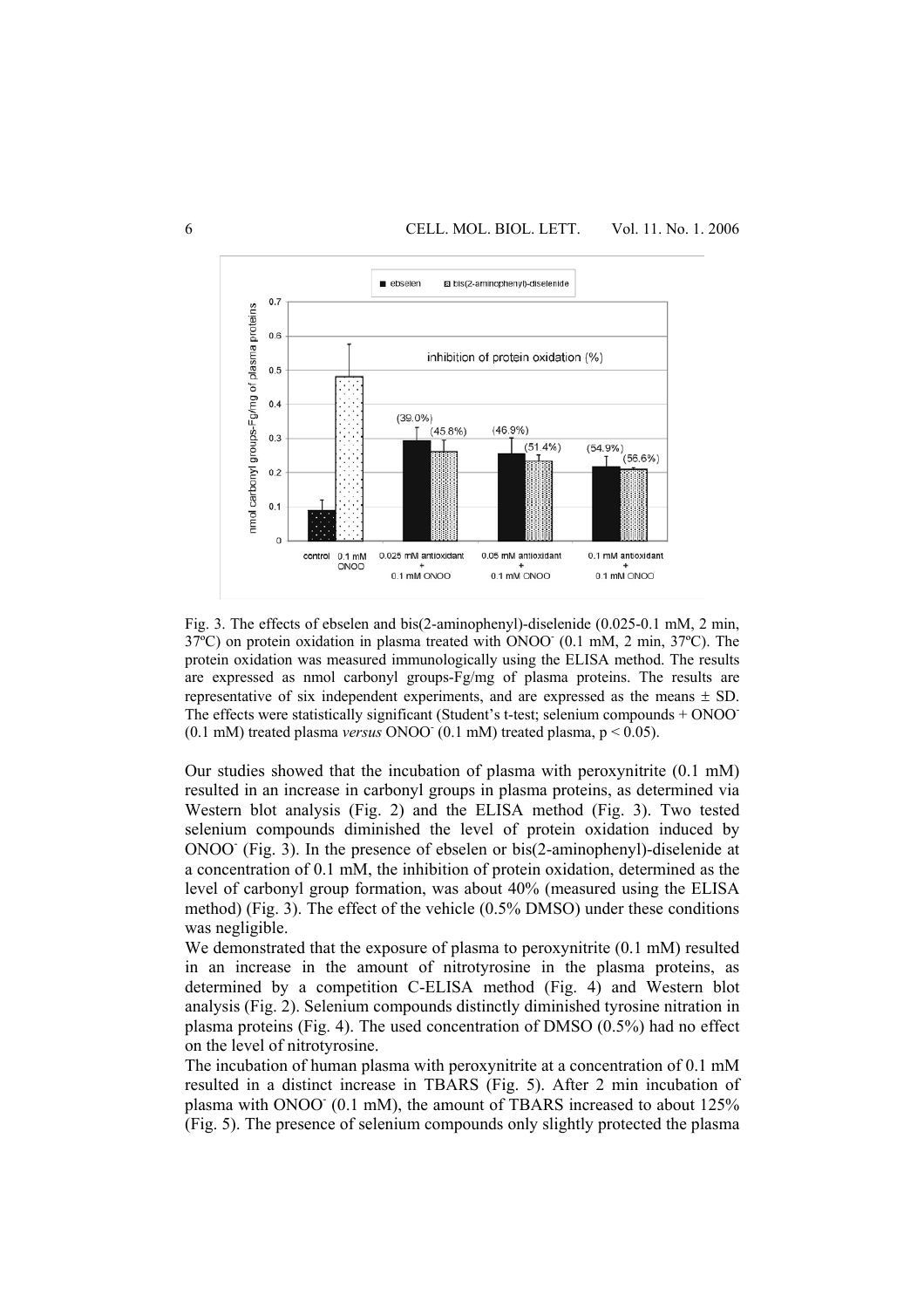lipids against oxidation induced by ONOO (Fig. 5). Ebselen and bis(2aminophenyl)-diselenide at a concentration of 0.1 mM had very similar protective effects (inhibition about 25%) (Fig. 5).



Fig. 4. The effects of ebselen and bis(2-aminophenyl)-diselenide (0.025-0.1 mM, 2min,  $37^{\circ}$ C) on the nitration of tyrosine residues in plasma proteins treated with ONOO $^{\circ}$  (0.1) mM, 2 min, 37°C). Human plasma was incubated with 0.1 mM ONOO for 2 min at 37ºC. Ebselen and bis(2-aminophenyl)-diselenide at concentrations of 0.025-0.1 mM were added before ONOO. The level of tyrosine nitration was measured using the C-ELISA method, and the results are expressed as nmol nitrotyrosine-Fg/mg of plasma proteins. The results are representative of three independent experiments, and are expressed as the means  $\pm$  SD. The effects were statistically significant (Student's t-test; selenium compounds + ONOO<sup>-</sup> (0.1 mM) treated plasma *versus* ONOO<sup>-</sup> (0.1 mM) treated plasma,  $p < 0.05$ ).

Our earlier [16] and current results demonstrating an increase in both carbonyl group and nitrotyrosine in the plasma proteins, and lipid peroxidation in the plasma treated with peroxynitrite (Figs 2-5) are consistent with results in the existing literature [22-24].

Human plasma is an ideal model system to study the protectory effects of different antioxidants against oxidative/nitrative stress induced by peroxynitrite. The defence mechanisms against ONOO action are also very important for the biological functions of human plasma components. The various well-known antioxidants, including deferoxamine, Trolox and ebselen, have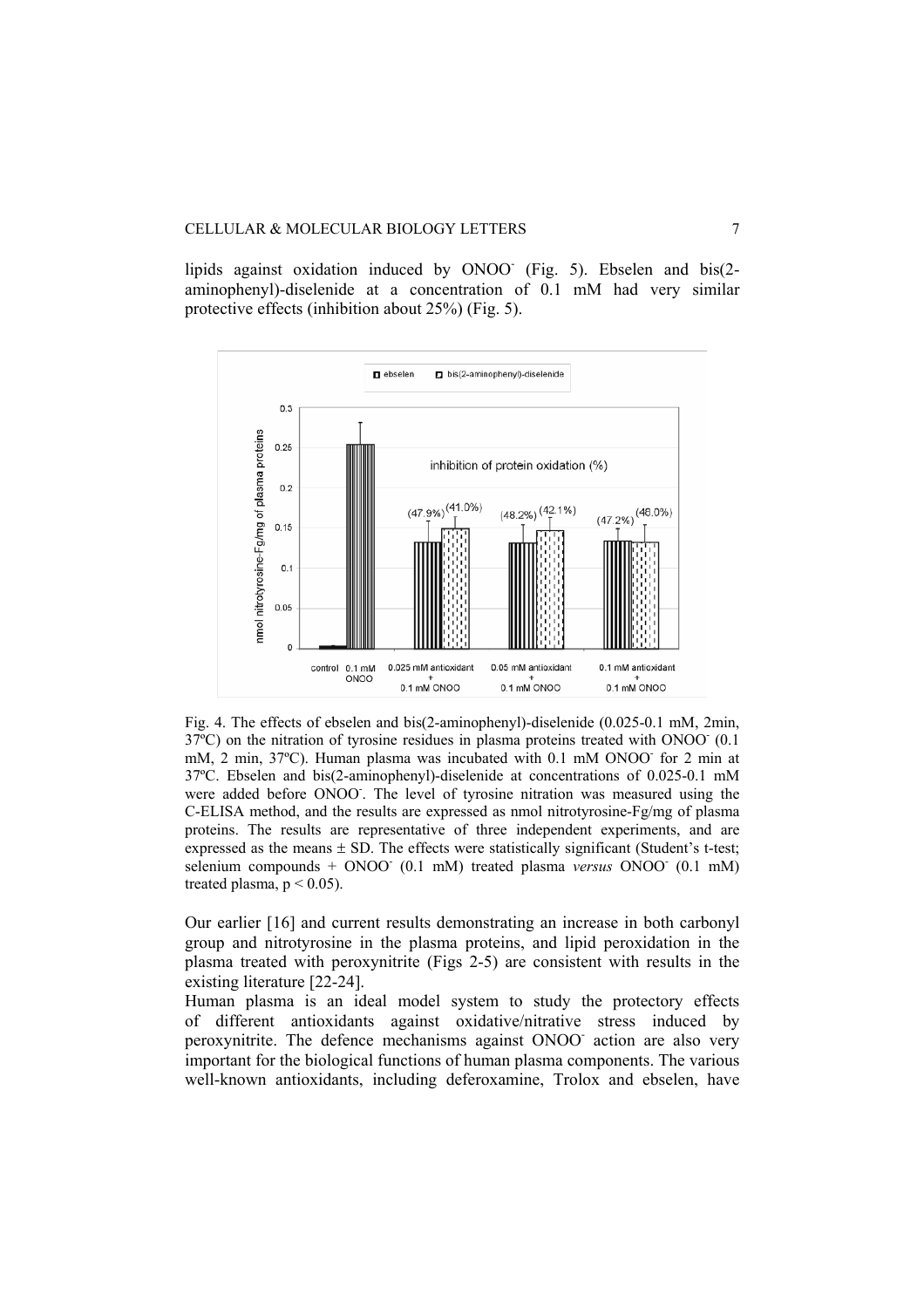

Fig. 5. The effects of ebselen and bis(2-aminophenyl)-diselenide (0.025-0.1 mM, 2 min, 37ºC) on the level of TBARS (marker of lipid peroxidation) in plasma treated with ONOO<sup>-</sup> (0.1 mM, 2 min, 37°C). The results are representative of six independent experiments, and are expressed as the means  $\pm$  SD. The effects were statistically significant (Student's t-test; selenium compounds + ONOO (0.1 mM) treated plasma *versus* ONOO<sup> $\cdot$ </sup> (0.1 mM) treated plasma,  $p < 0.05$ ).

been shown to be powerful scavengers against peroxynitrite [25]*.* The presence of other antioxidants (vitamin C, uric acid, glutathione and other thiols) in the plasma also inhibits peroxynitrite-mediated oxidation. The primary consequence of the interaction of peroxynitrite with low density lipoprotein (LDL) from the plasma is apoprotein damage, and such damaging effects are inhibited by dietary phenolic compounds [26]*.* The role of different exogenous antioxidants in the defence against ONOO<sup>-</sup> action in the human plasma is still unknown. In this study, we examined the defense properties of a novel selenoorganic analogue of ebselen – bis(2-aminophenyl)-diselenide. The antioxidative action of this compound were also compared with the effects of ebselen, which is a typical scavenger of peroxynitrite [25]*.* Not only ebselen, but also low-molecular-weight selenocompounds such as selenomethionine can be active in protecting several model compounds from being oxidized or nitrated by peroxynitrite [9]*.* The selenoprotein glutathione peroxidase is able to efficiently reduce peroxynitrite action by preventing the oxidation and nitration of model compounds and the nitration of proteins [27]*.* A similar mechanism may be applied for selenomethionine [28]*.* In human plasma, selenoprotein P also protects biomolecules against ONOO- action [12]*,* suggesting that it may serve as a protector in human blood. The other selenoprotein that has been demonstrated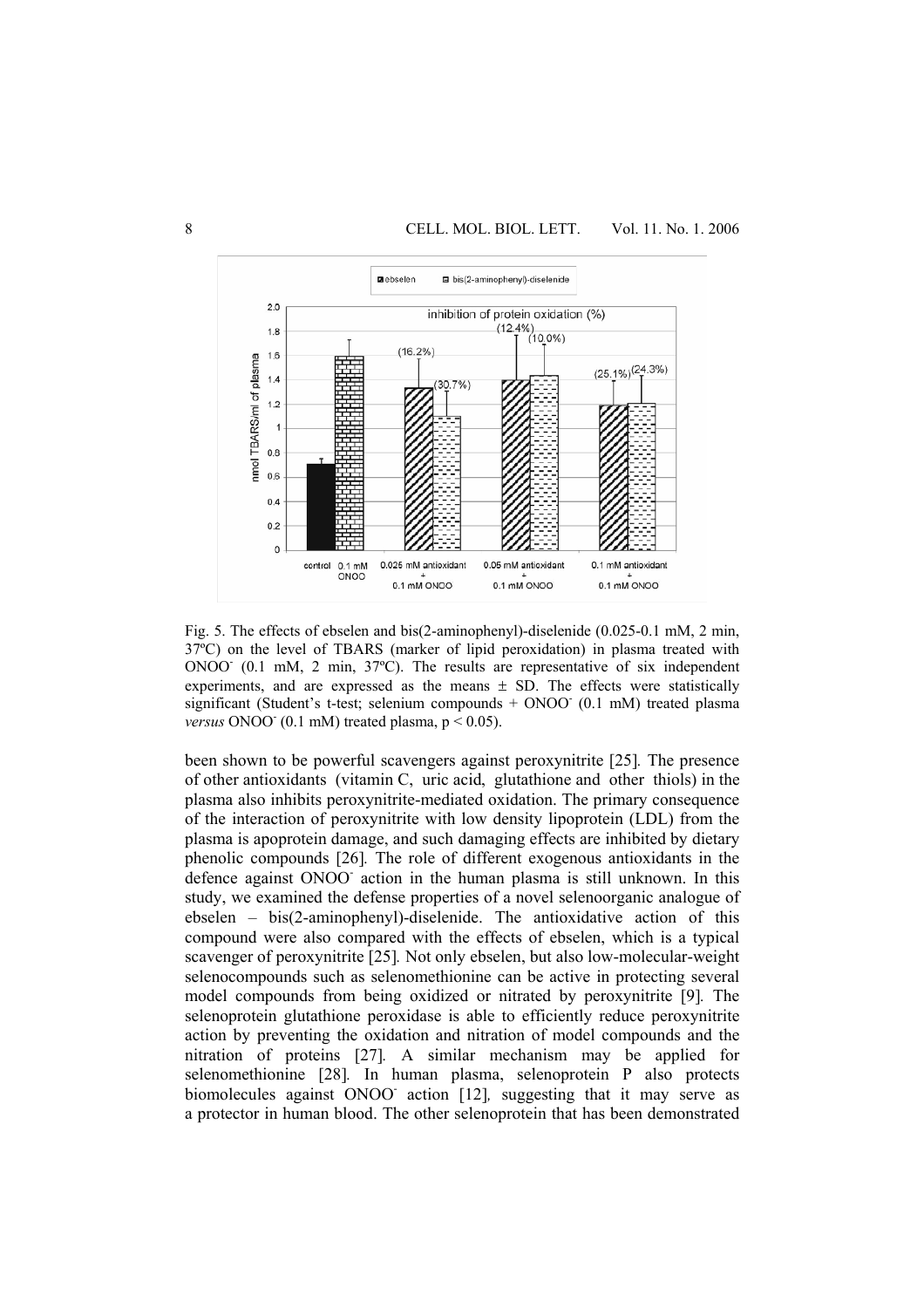to be able to reduce peroxynitrite effects is thioredoxin reductase [12]*.* The results of this study indicate that the tested novel selenocompound, bis(2 aminophenyl)-diselenide, may protect plasma proteins against oxidation and nitration caused by peroxynitrite (or its intermediates) (Figs 3 and 4). Moreover, we observed that bis(2-aminophenyl)-diselenide suppresses peroxynitrite toxicity measured as the level of TBARS – a marker of lipid peroxidation (Fig. 5). Our preliminary unpublished study showed that bis(2-aminophenyl) diselenide, unlike ebselen and its other derivatives, induced in platelets a profound increase in the level of low molecular weight thiols in reduced forms: glutathione (GSH), cysteine (CSH) and cysteinylglycine (CGSH)*.*

Our data is consistent with the results described by Mouithys-Mickalad *et al.* [29]*.* Those authors showed the strong inhibitory effect of bis(2-aminophenyl) diselenide on the lipid peroxidation of linoleic acid compared to the action of ebselen and other selenide derivatives [29]*.* Many selenoorganic compounds play an important role in biochemical processes. They could act as antioxidants, enzyme inhibitors or drugs, but the toxicity some of them becomes the limiting factor for their use in pharmacology. The biochemistry and pharmacology of stable synthesised organoselenium compounds are subjects of intense current interest, especially from the point of view of public health. Among the selenoorganic compounds, the best known and the most promising drug is ebselen [1, 2]. Recently, much attention has been devoted to studying the properties of new synthetic analogues of ebselen – selenides and diselenides [29]. The results of this study suggest that the novel selenoorganic derivative of ebselen – bis(2-aminophenyl)-diselenide, can scavenge peroxynitrite efficiently; however, its protectory mechanism is not clear.

In conclusion, the presented results indicate that bis(2-aminophenyl)-diselenide seems to have distinctly protective effects against the impairment of proteins and lipids induced by the strong biological oxidant and inflammatory mediator and therefore may be potentially useful in the prevention of ONOO-related diseases, such as cardiovascular and inflammatory diseases.

**Acknowledgements.** This study was supported by grant 506/810 from the University of Łódź.

### **REFERENCES**

- 1. Soriano-Garcia, M. Organoselenium compounds as potential therapeutic and chemopreventive agents: a review. **Curr. Med.Chem.** 11 (2004) 1657-1669.
- 2. Gromer, S., Johansson, L., Bauer, H., Arscott, L.D., Rauch, S., Ballou, D.P., Williams, C.H., Jr., Schirmer, R.H. and Arner, E.S. Active sites of thioredoxin reductases: why selenoproteins? **Proc. Natl. Acad. Sci. USA**  100 (2003) 12618-12623.
- 3. Rotruck, J.T., Pope, A.L., Ganther, H.E., Swanson, A.B., Hafeman, D.G. and Hoekstra, W.G. Selenium: biochemical role as a component of glutathione peroxidase. **Science** 179 (1973) 588-590.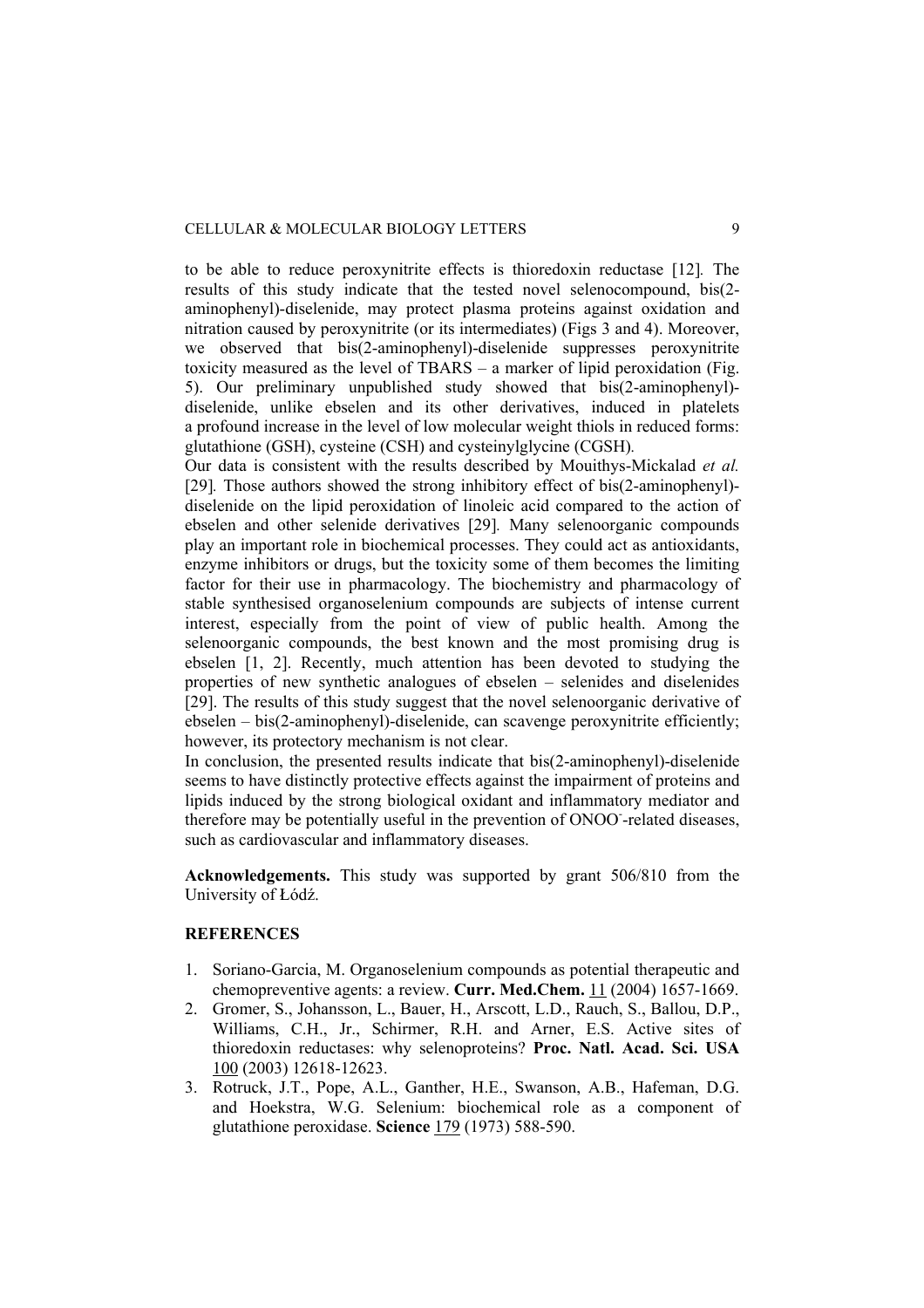- 4. Low, S.C. and Berry, M.J. Knowing when not to stop: selenocysteine incorporation in eukaryotes. **Trends Biochem. Sci.** 21 (1996) 203-208.
- 5. Schewe, T. Molecular actions of ebselen an antiinflammatory antioxidant. Gen. Pharmacol. 26 (1995) 1153-1169.
- 6. Furstenau, C.R., Spier, A.P., Rucker, B., Luisa, B.S., Battastini, A.M. and Sarkis, J.J. The effect of ebselen on adenine nucleotide hydrolysis by platelets from adult rats. **Chem. Biol Interact.** 148 (2004) 93-99.
- 7. Lindenblatt, N., Schareck, W., Belusa, L., Nickels, R.M., Menger, M.D. and Vollmar, B. Anti-oxidant ebselen delays microvascular thrombus formation in the rat cremaster muscle by inhibiting platelet P-selectin expression. **Thromb. Haemost.** 90 (2003) 882-892.
- 8. Sies, H. Ebselen, a selenoorganic compound as glutathione peroxidase mimic. **Free Radic. Biol Med.** 14 (1993) 313-323.
- 9. Briviba, K., Roussyn, I., Sharov, V.S. and Sies, H. Attenuation of oxidation and nitration reactions of peroxynitrite by selenomethionine, selenocystine and ebselen. **Biochem. J.** 319 (1996) 13-15.
- 10. Beckman, J.S., Beckman, T.W., Chen, J., Marshall, P.A. and Freeman, B.A. Apparent hydroxyl radical production by peroxynitrite: implications for endothelial injury from nitric oxide and superoxide. **Proc. Natl. Acad. Sci. USA** 87 (1990) 1620-1624.
- 11. Pryor, W.A. and Squadrito, G.L. The chemistry of peroxynitrite: a product from the reaction of nitric oxide with superoxide. **Am. J. Physiol.** 268 (1995) L699-L722.
- 12. Arteel, G.E., Briviba, K. and Sies, H. Protection against peroxynitrite. **FEBS Lett.** 445 (1999) 226-230.
- 13. Groves, J.T. Peroxynitrite: reactive, invasive and enigmatic. **Curr. Opin. Chem. Biol.** 3 (1999) 226-235.
- 14. Hogg, N., Darley-Usmar, V.M., Graham, A. and Moncada, S. Peroxynitrite and atherosclerosis. **Biochem. Soc. Trans.** 21 (1993) 358-362.
- 15. Olas, B., Nowak, P., Kolodziejczyk, J., Ponczek, M. and Wachowicz, B. Protective effects of resveratrol against oxidative/nitrative modifications of plasma proteins and lipids exposed to peroxynitrite. **J. Nutr. Biochem.** 17 (2005) 96-102.
- 16. Olas, B., Nowak, P., Kolodziejczyk, J. and Wachowicz, B. The effects of antioxidants on peroxynitrite-induced changes in platelet proteins. **Thromb. Res.** 113 (2004) 399-406.
- 17. Khan, J., Brennand, D.M., Bradley, N., Gao, B., Bruckdorfer, R. and Jacobs, M. 3-Nitrotyrosine in the proteins of human plasma determined by an ELISA method. **Biochem. J.** 330 (1998) 795-801.
- 18. Buss, H., Chan, T.P., Sluis, K.B., Domigan, N.M. and Winterbourn, C.C. Protein carbonyl measurement by a sensitive ELISA method. **Free Rad. Biol. Med.** 23 (1997) 361-366.
- 19. Levine, R.L. Carbonyl modified proteins in cellular regulation, aging, and disease. **Free Rad. Biol. Med.** 32 (2002) 790-796.